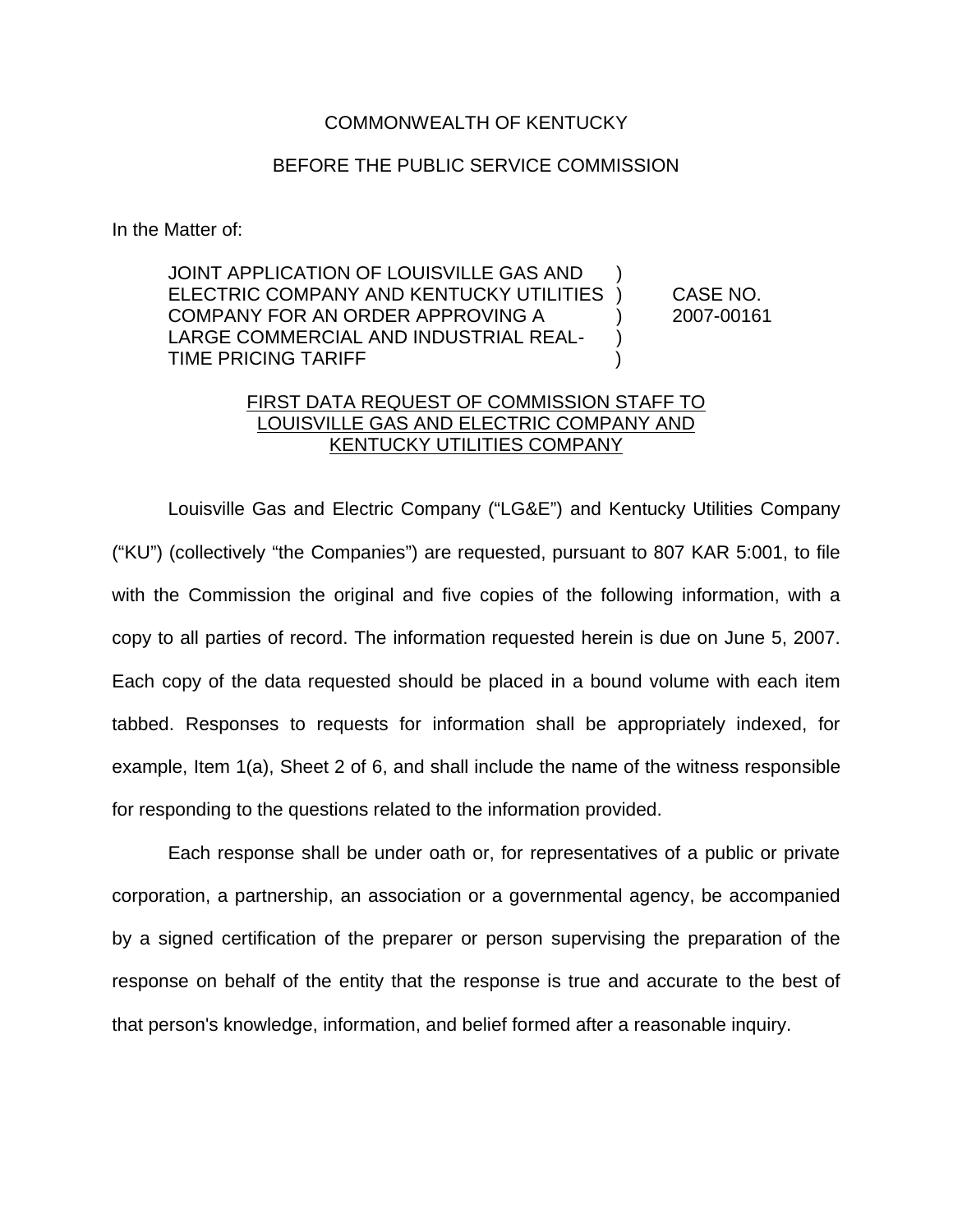The Companies shall make timely amendment to any prior response if they obtain information upon the basis of which they know that the response was incorrect when made or, though correct when made, is now incorrect in any material respect. For any request to which the Companies fail to furnish all or part of the requested information, the Companies shall provide a written explanation of the specific grounds for their failure to furnish.

Careful attention shall be given to copied material to ensure its legibility. When the requested information has been previously provided in this proceeding in the requested format, reference may be made to the specific location of that information in responding to this request.

1. Refer to paragraph No. 9 of the Application. The Companies state that the real-time pricing pilot program ("RTP Pilot") will be offered to LG&E customers served under Rate LC-TOD, Rate LP-TOD, or Rate LI-TOD and to KU customers served under Rate LCI-TOD, LMP-TOD, or LI-TOD. Provide the number of customers or customer accounts served under each of these tariffs for each company.

2. Refer to paragraph No. 10 of the Application. Why was the pilot designed to be bill neutral with respect to a customer's historical usage? Could bill neutrality be accomplished in some fashion other than by using the Customer Baseline Load ("CBL")? Explain.

3. Refer to paragraph No. 11 of the Application. The Companies state that the CBL will be "adjusted upward or downward each month by the ratio of the actual total monthly consumption to the customer's historic consumption for that month."

-2- Case No. 2007-00161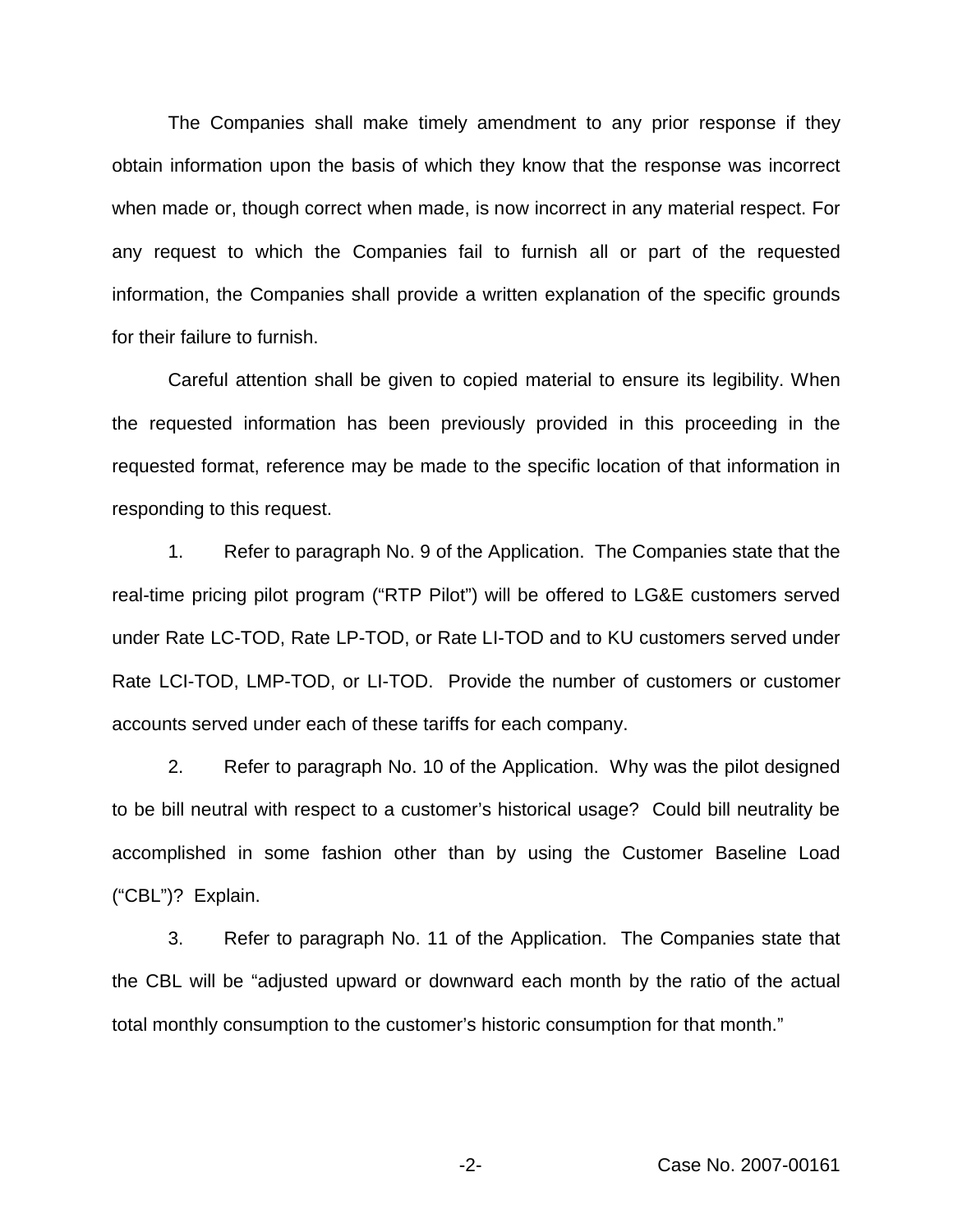a. Provide a sample CBL for one customer for one month and a sample actual usage for the same month.

b. Provide the total amount that would be billed to this customer showing the calculation of each part of the bill separately. Provide all information used to perform the calculations including sample hourly prices obtained on the day-ahead basis.

c. The Application provides that "[t]he Companies will determine hourly prices each day based on the projections of the greatest hourly generation supply cost for the next day." Define the term "greatest hourly generation supply costs for the next day."

4. Refer to paragraph 17 of the Application. Explain why it is expected to take eight months to implement the RTP Pilot after approval. Provide a detailed discussion of the activities KU and LG&E will perform in the eight months from the Commission's Order approving the tariff to implementation.

5. Explain how the real-time pricing program will be communicated and explained to those customers that are potentially eligible.

6. Refer to the April 20, 2007 testimony of Kent W. Blake.

a. Mr. Blake states at page 2 that "[t]he Companies will determine hourly prices each day based on the projections of the greatest hourly generation supply cost for the next day." Explain how the "greatest hourly generation supply cost for the next day" with be calculated.

b. Is the 4:00 p.m. deadline for day-ahead prices related to requirements of the wholesale power market? If yes, explain why.

-3- Case No. 2007-00161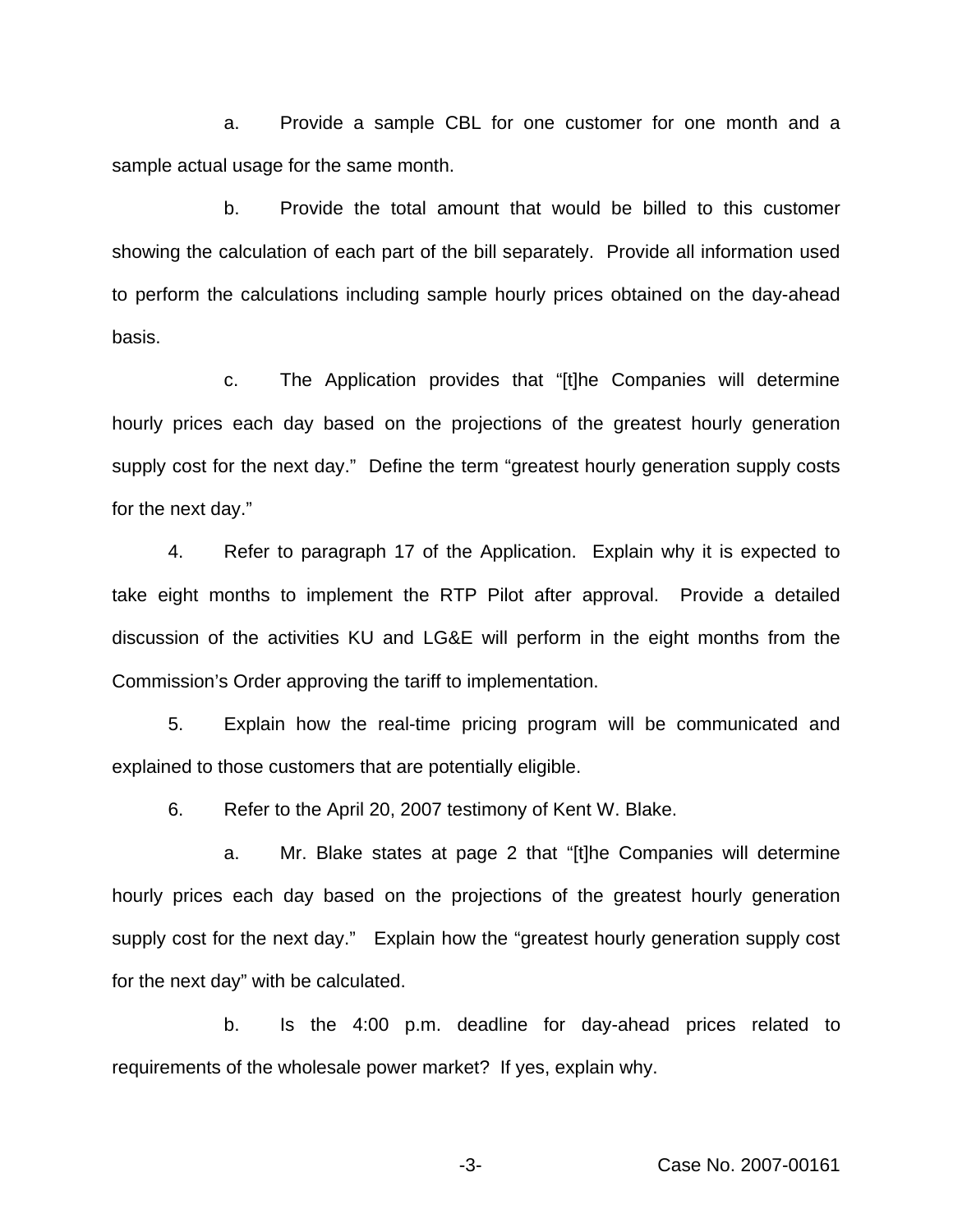c. On page 5, in response to what happens if a customer increases or decreases total usage without altering the load pattern, Mr. Blake responds that "there would be no credit or charge on the RTP portion of the billing." Why shouldn't changes in total usage be billed at the RTP?

7. Refer to Exhibit KWB-3.

a. This exhibit assumes that 180 customers will participate in the RTP Pilot. Explain how this level of participants was determined.

b. Explain how the fixed charge rates of 31.49 percent and 17.65 percent were determined. Show all calculations.

8. Refer to page 2 of the April 20, 2007 testimony of Sidney L. "Butch" Cockerill.

a. Mr. Cockerill states that "most, if not all, of the Companies' customers who are eligible for the RTP Pilot currently have meters capable of timeincremented usage, though they may require some reprogramming." He also states, "[i]t is anticipated that some of the meters with the ability to record usage in time increments do not have adequate communications abilities and will require the Companies to install communications cards inside the existing meters." Given this information, explain why Exhibit SLC-1 includes a meter cost of \$250 in addition to the \$600 communication board.

b. As tentatively planned, is it correct that the only way the companies intend to notify customers of real-time prices is by posting the pricing information on the Companies' Website?

-4- Case No. 2007-00161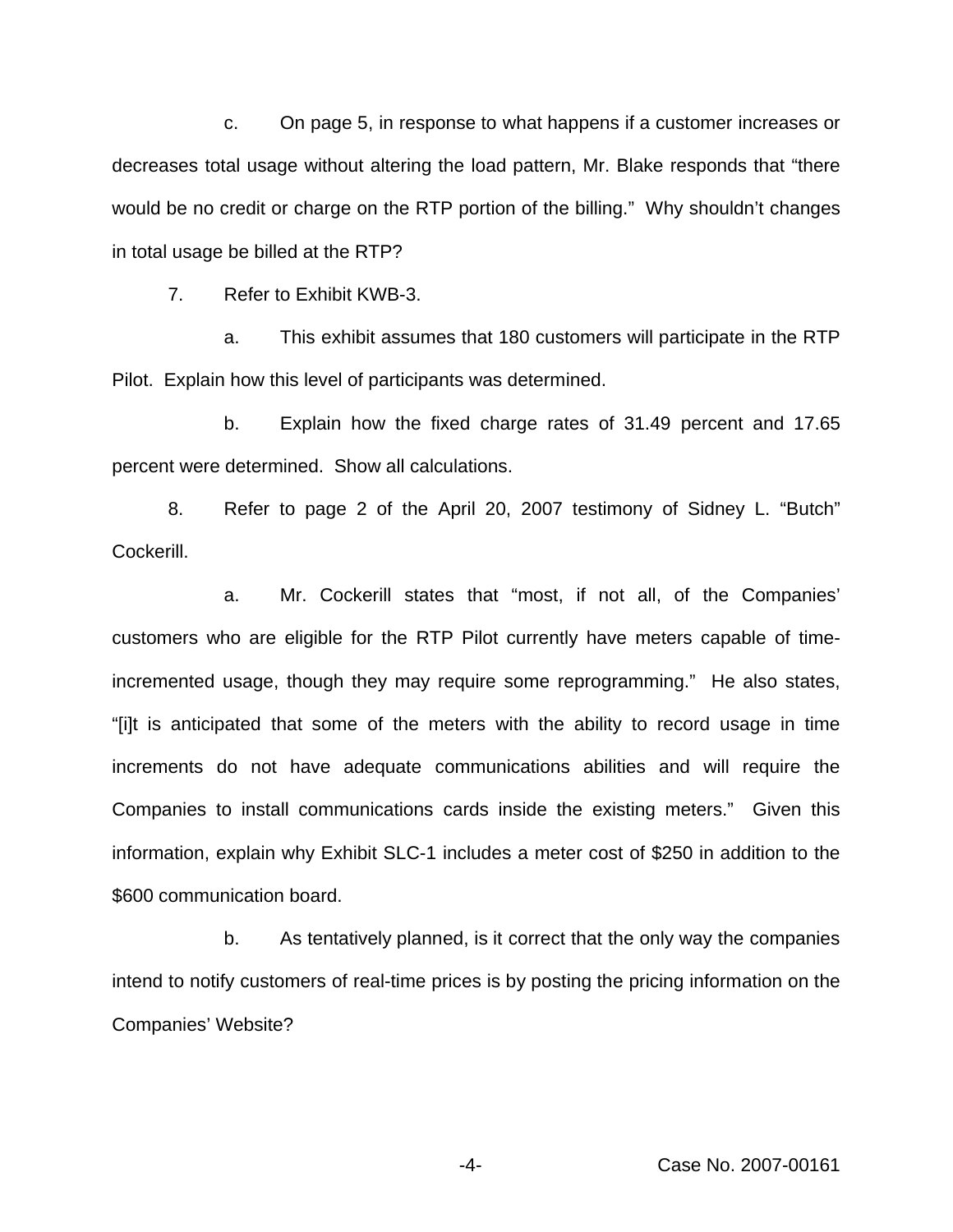c. Will the customers then be required to physically connect to the Website to get the real-time pricing information?

d. Is there any means through which the customers can get or be provided with the real-time pricing information other than through the Website?

9. Refer to Exhibits KWB-3 and SLC-1.

a. The Meter Assets sections differ between these two exhibits as follows:

(1) Exhibit KWB-3 assumes a customer number of 180 and it appears that SLC-1 assumes a customer number of 100 based on the calculations under Meter Assets. Explain why the exhibits differ in terms of assumed number of customers and explain which number is correct.

(2) Exhibit KWB-3 shows a meter cost of \$600 and Exhibit SLC-1 shows a total meter cost of \$850. Explain why the exhibits differ.

(3) Exhibit SLC-1 includes a meter troubleshooting item that is not included in Exhibit KWB-3. Explain why the exhibits differ.

b. The Meter Reading section in Exhibit KWB-3 shows a \$40 phone cost less the \$12 standard meter reading cost and appears to use a customer number of 180. The Meter Reading section in Exhibit SLC-1 shows a \$40 phone cost with no reduction for the standard meter reading cost and appears to use a customer number of 100. Explain why these exhibits differ and explain which includes the correct information.

-5- Case No. 2007-00161